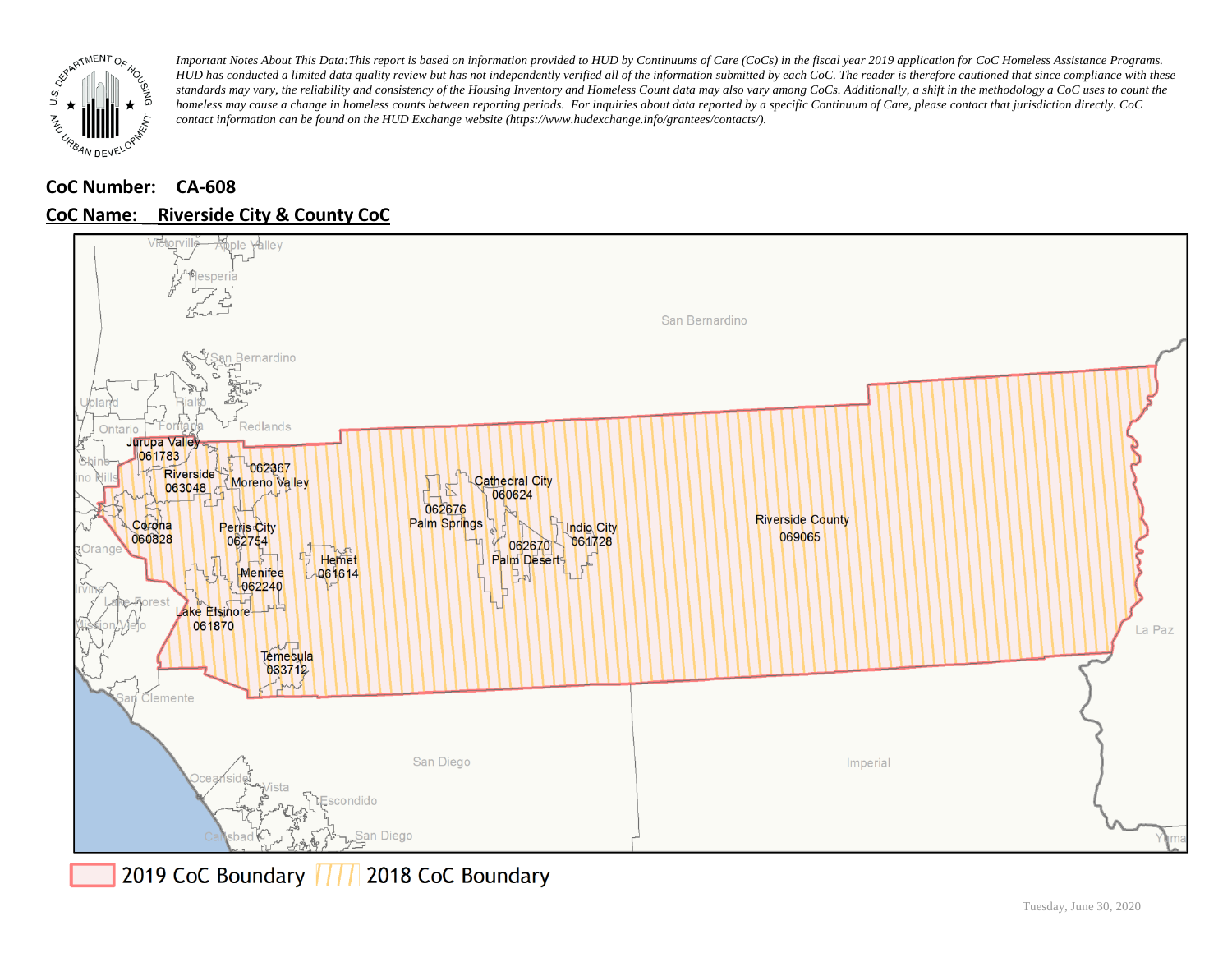

#### **CoC Number: CA-608**

#### **CoC Name: \_\_ Riverside City & County CoC**

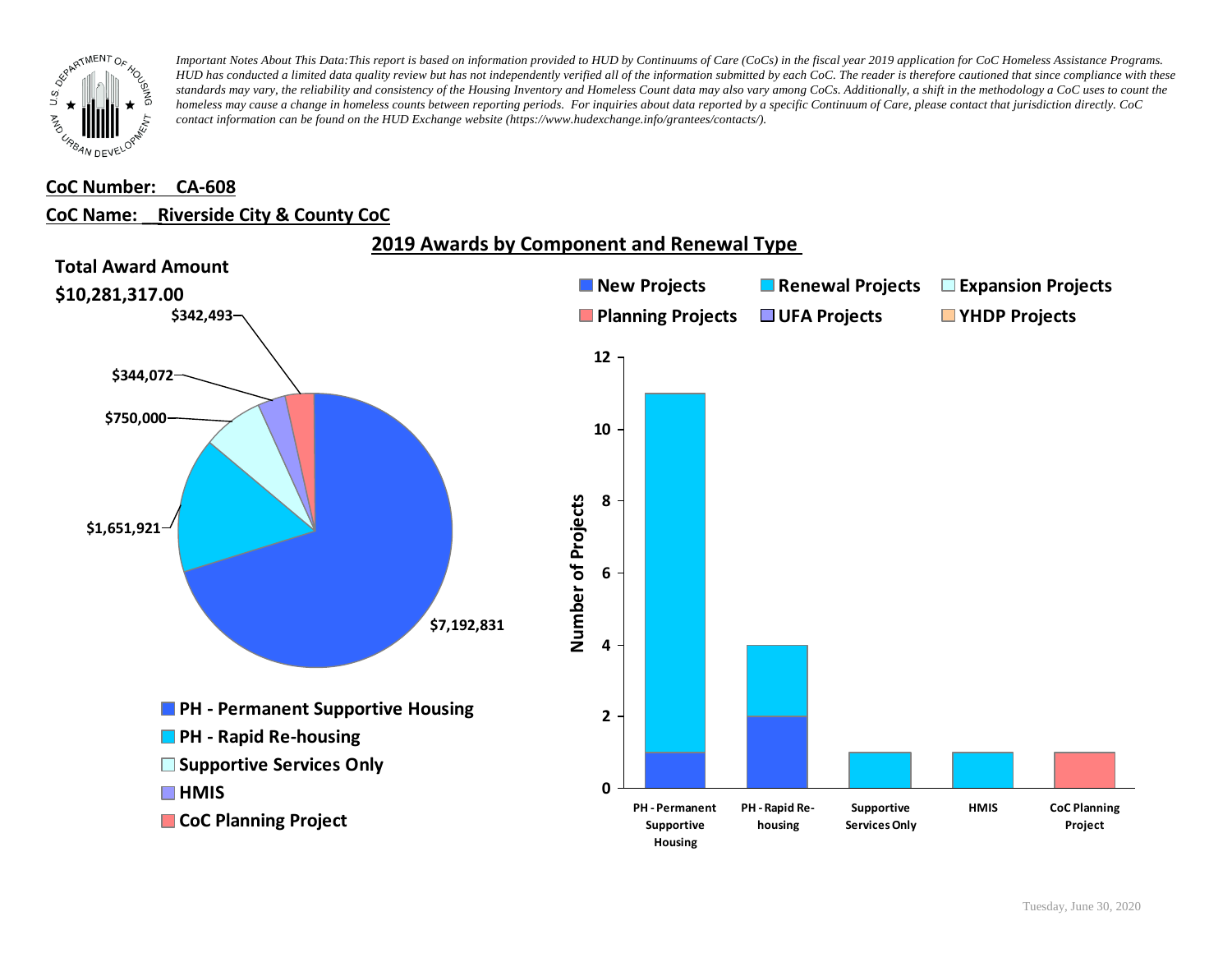

### **CoC Number: CA-608**

#### **CoC Name: \_\_ Riverside City & County CoC**



## **2019 Housing Inventory Summarized by Target Population and Bed Type**

<sup>1</sup> Adult & Child Beds refer to beds for households with one adult (age 18 or older) and at least one child (under the age of 18).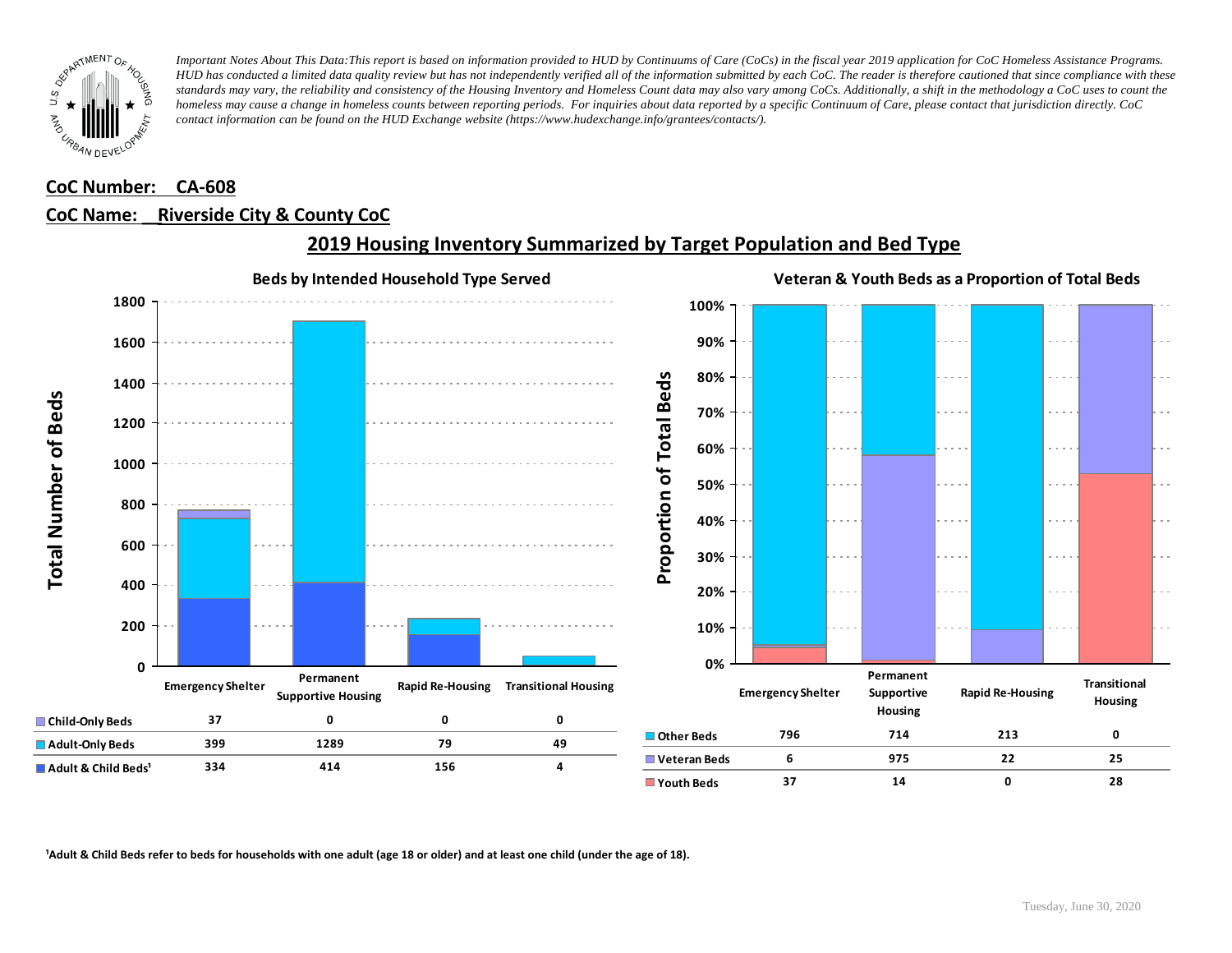

## **CoC Number: CA-608 CoC Name: \_\_ Riverside City & County CoC**

# **2019 Point in Time Count Summarized by Household Type**



\* Safe Haven programs are included in the Transitional Housing category.

¹This category includes single adults, adult couples with no children, and groups of adults. ²This category includes households with one adult and at least one child under age 18.

³This category includes persons under age 18, including children in one-child households, adolescent parents and their children, adolescent siblings, or other household configurations composed only of children.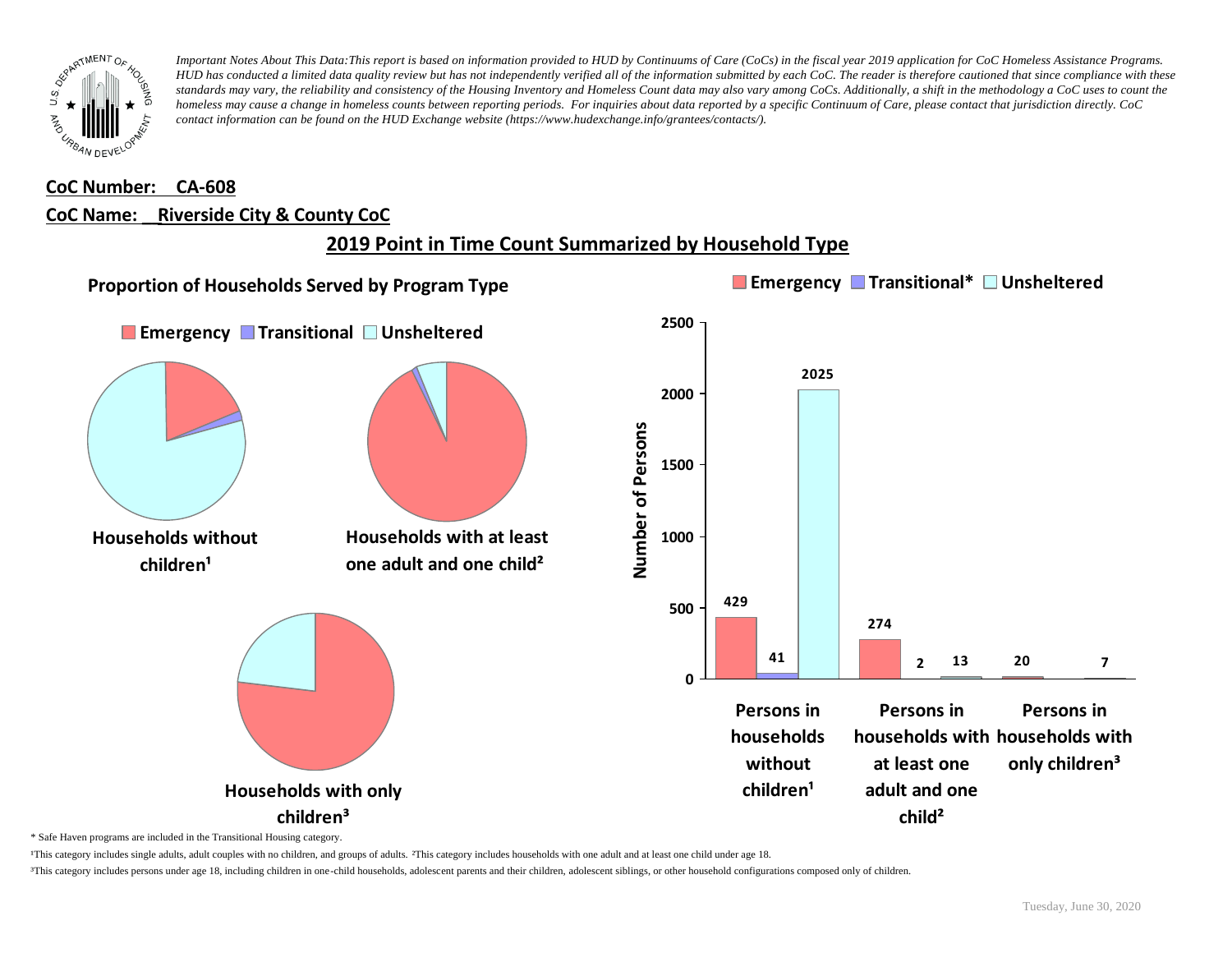

# **CoC Number: CA-608 CoC Name: \_\_ Riverside City & County CoC**



## **2019 Point-In-Time Count Proportion of Persons in each Age Group by Household Type**

\* Safe Haven programs are included in the Transitional Housing category.

¹This category includes single adults, adult couples with no children, and groups of adults. ²This category includes households with one adult and at least one child under age 18.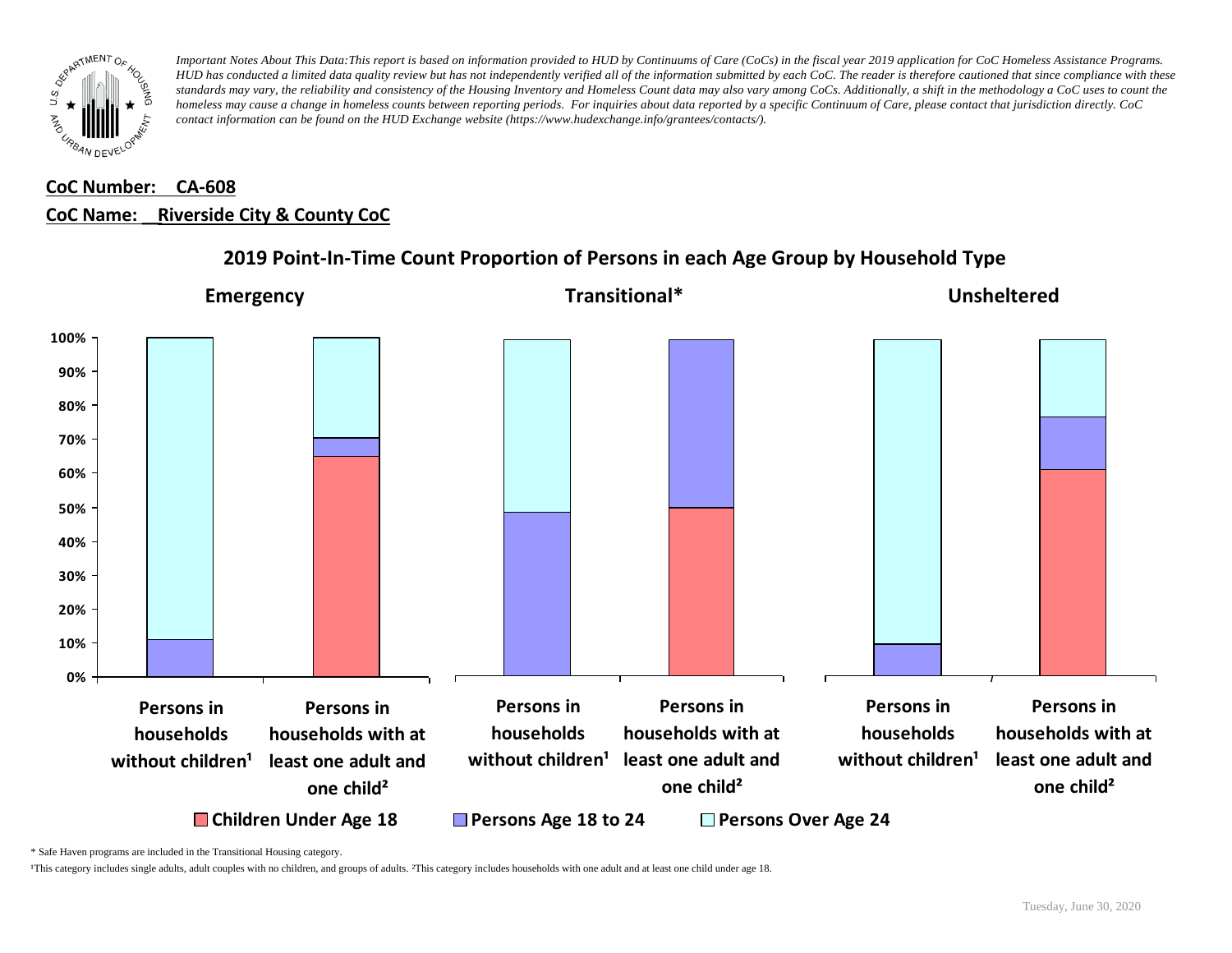

### **CoC Number: CA-608**

#### **CoC Name: \_\_ Riverside City & County CoC**



### **2019 Point in Time Count Summarized by Chronically Homeless by Household Type**

\* Safe Haven programs are included in the Transitional Housing category.

¹This category includes single adults, adult couples with no children, and groups of adults. ²This category includes households with one adult and at least one child under age 18.

³This category includes persons under age 18, including children in one -child households, adolescent parents and their children, adolescent siblings, or other household configurations composed only of children.